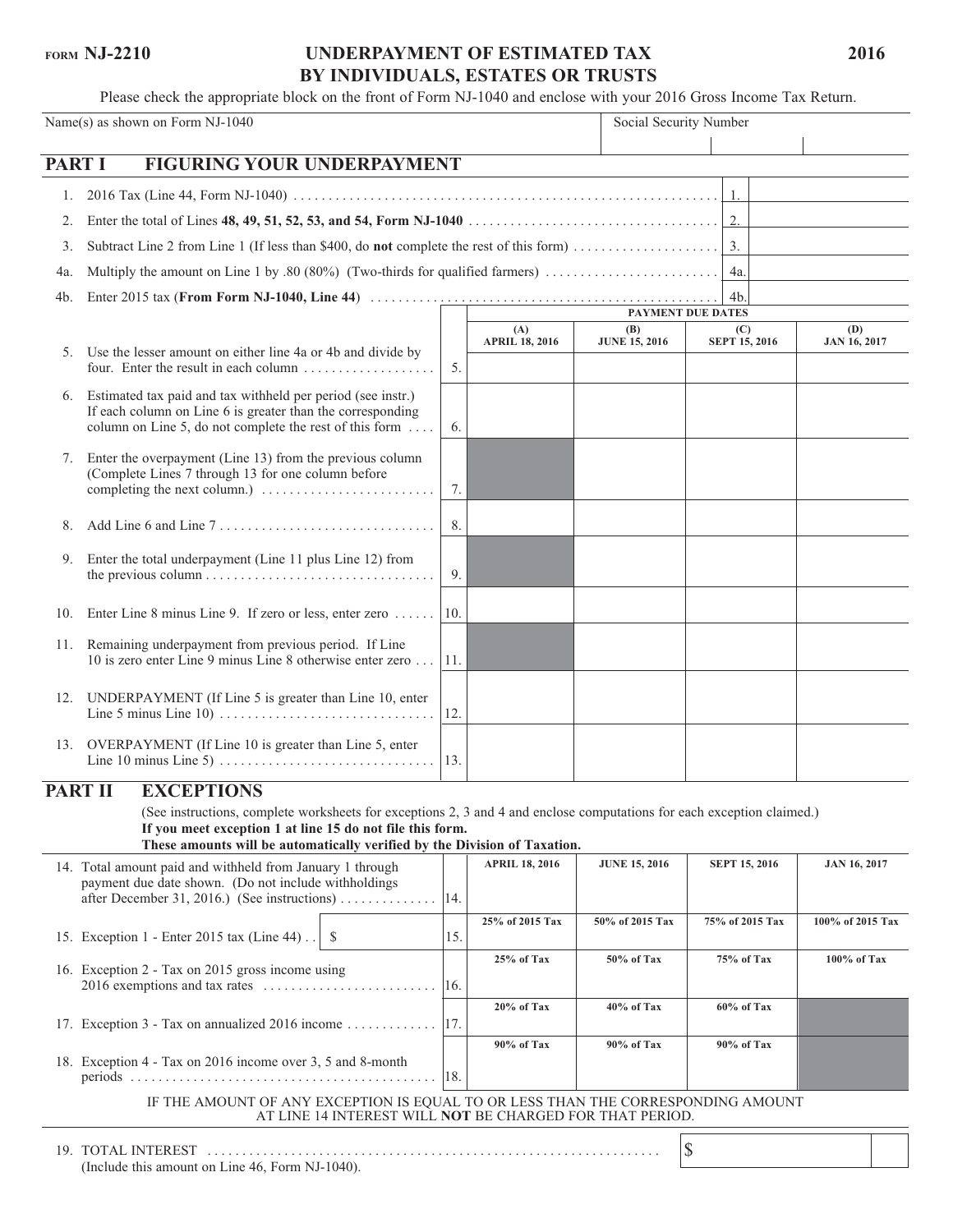### **EXCEPTION II Tax on 2015 Gross Income using 2016 exemptions and tax rates**

| 4.              |  |
|-----------------|--|
|                 |  |
| $\mathfrak{b}.$ |  |
|                 |  |

## **EXCEPTION III Tax on 2016 Annualized Income (attach computations)**

Estates and trusts, **do not** use the period ending dates shown, instead use the following ending dates: 2/28/16, 4/30/16, and 7/31/16. Also, estates and trusts cannot use the annualization amounts shown on Line 2 and must use 6, 3, and 1.7143, respectively.

|                                                                                                                                                                |      |                | $1/1/16 - 3/31/16$   $1/1/16 - 5/31/16$ | $1/1/16 - 8/31/16$ |
|----------------------------------------------------------------------------------------------------------------------------------------------------------------|------|----------------|-----------------------------------------|--------------------|
| 1. Enter the portion of NJ Gross Income (Line 28, NJ-1040)<br>that is applicable to each period shown $\dots \dots \dots \dots \dots \dots \dots \dots$   1.   |      |                |                                         |                    |
|                                                                                                                                                                |      | $\overline{4}$ | 2.4                                     | 1.5                |
|                                                                                                                                                                | 3.   |                |                                         |                    |
| 4. Enter Total Exemptions (Line 29, NJ-1040) $\dots \dots \dots \dots \dots \dots \dots$   4.                                                                  |      |                |                                         |                    |
|                                                                                                                                                                |      |                |                                         |                    |
|                                                                                                                                                                |      |                |                                         |                    |
| 7. Enter the portion of the Credit for Income Taxes Paid to Other<br>Jurisdictions (Line 41, NJ-1040) that is applicable to each period                        |      |                |                                         |                    |
| 8. Subtract Line 7 from Line 6. Enter the applicable percentage of<br>this amount on Line 17, Part II of this form $\dots \dots \dots \dots \dots \dots \dots$ | - 8. |                |                                         |                    |

### **EXCEPTION IV Tax on Actual 2016 Taxable Income over 3, 5 and 8-month periods. (attach computations)**

|                                                                                                                                  | $1/1/16 - 3/31/16$ | $1/1/16 - 5/31/16$ | $1/1/16 - 8/31/16$ |
|----------------------------------------------------------------------------------------------------------------------------------|--------------------|--------------------|--------------------|
| 1. Enter the actual amount of NJ Taxable Income (Line 39, NJ-1040)                                                               |                    |                    |                    |
|                                                                                                                                  |                    |                    |                    |
| 3. Enter the portion of the credit for income taxes paid to other<br>jurisdictions (Line 41, NJ-1040) that is applicable to each |                    |                    |                    |
| 4. Subtract Line 3 from Line 2. Enter 90% of this amount on Line 18,                                                             |                    |                    |                    |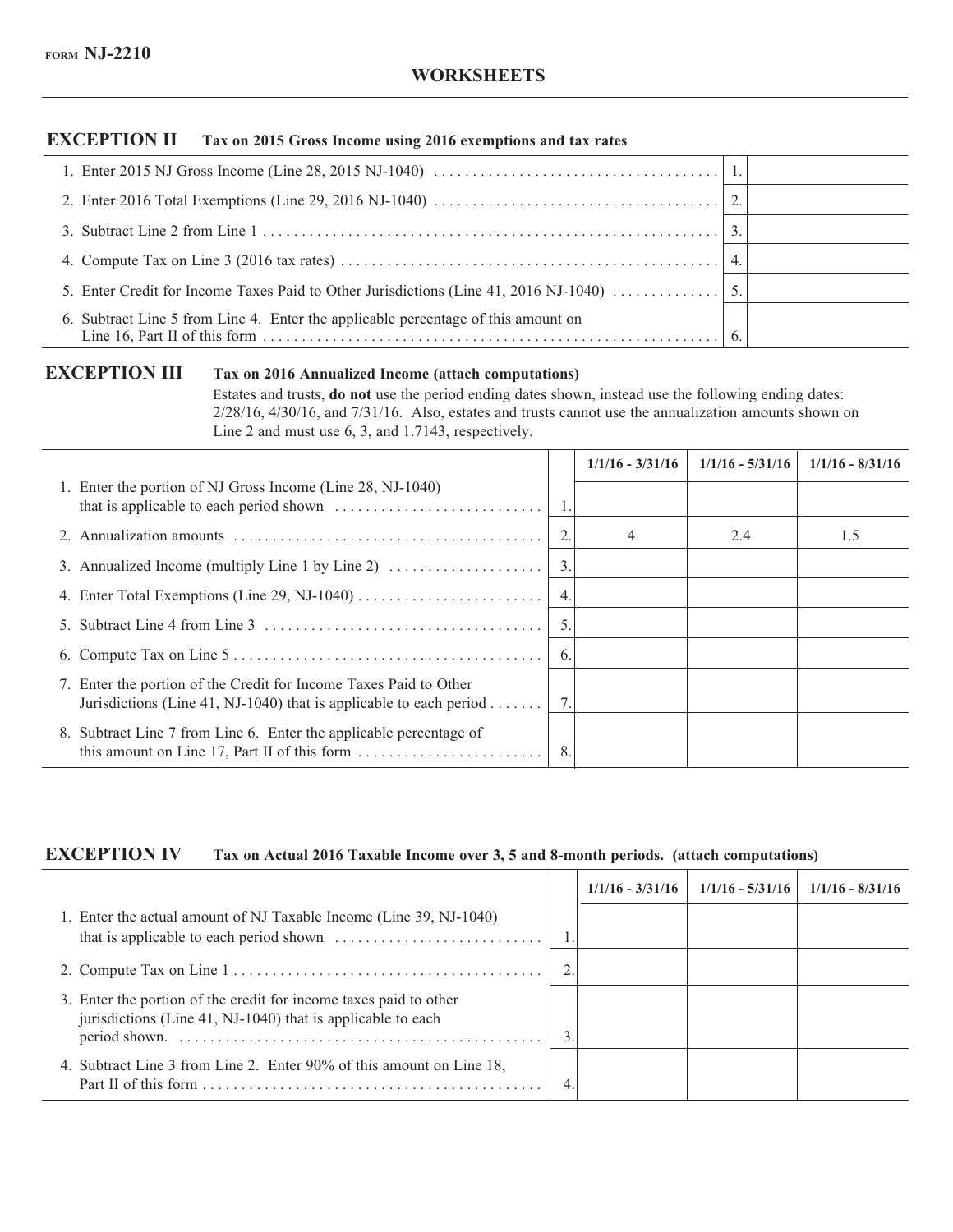# **New Jersey Gross Income Tax Instructions for Form NJ-2210 Underpayment of Estimated Tax by Individuals, Estates, or Trusts 2016**

Use Form NJ-2210 to determine if you are subject to interest on the underpayment of estimated tax. Estates and trusts are subject to interest on underpayment of estimated tax and may need to complete form NJ-2210, except estates and trusts that meet the two year limitation and other criteria of federal Internal Revenue Code section 6654(1)(2). Complete Part I, *Figuring your Underpayment*, to determine if you have not paid enough estimated tax during any of the payment periods. If you have not, complete Part II, *Exceptions*, to determine if an exception applies to any of the payment periods. If no exception applies use the attached worksheet, *Computing The Interest*, to calculate the interest for that period.

In General - You may owe interest if you did not make estimated payments, including withholdings (see Line 6), equal to at least 80% of your 2016 tax liability (Line 44, Form NJ-1040) or 100% of your 2015 tax liability, provided your 2015 New Jersey Gross Income Tax return covered a full 12 month period.

If an underpayment does exist for any column in Part I, you should complete Part II, Exceptions and the appropriate worksheet on page 2, NJ-2210 to determine if any of the exceptions on Part II may apply. You **must** complete the appropriate worksheet for exceptions 2, 3 and 4 and attach all computations for each of the exceptions claimed.

### **SPECIFIC INSTRUCTIONS**

#### **PART I**

**Line 3 -** If Line 3 is \$400 or more, complete Lines 4 through 13.

Line **6** - For the purpose of determining your underpayment of estimated tax, tax withheld includes the amount of New Jersey Tax Withheld (Line 48, Form NJ-1040), Property Tax Credit (Line 49, Form NJ-1040), New Jersey Earned Income Tax Credit (Line 51, Form NJ-1040), Excess NJ UI/WF/SWF Withheld (Line 52, Form NJ-1040), Excess NJ Disability Insurance Withheld (Line 53, NJ-1040) and Excess NJ Family Leave Insurance Withheld (Line 54, NJ-1040). The total amount of tax withheld is considered to have been paid evenly (one-fourth of total amount) on each payment due date, unless you can show otherwise. Include this amount with the amount of any estimated tax payments on each of the columns on Part I. The total amount of credit, if any, from your prior year tax return should be included in the amount of your payment on Column A. If each column on Line 6 is greater than the corresponding column on Line 5, do not complete the rest of this form.

Line 7 - Complete Lines 7 through 13 for one column before completing the next column.

**Line 12** - If Line 12 is zero for all payment periods, you are not subject to the interest and therefore do not have to file Form NJ-2210. If you have an underpayment in any column on Line 12, complete Part II.

#### **PART II**

You will not have to pay interest if, (1) you have paid your 2016 tax payments (Line 14) on time; and (2) the amount on Line 14 is equal to or more than the tax calculated under any of the four exceptions for the same payment period.

**Line 14 -** Based on the amounts indicated on Line 6, Part I, enter the **total** amount of all estimated tax payments and taxes withheld by each of the due dates indicated on Part II.

**Exceptions 1, 2, 3 & 4 -** You must complete the appropriate worksheet for exemptions 2, 3 and 4 and attach all computations for each of the exceptions claimed. If you meet exception 1 at Line 15 do not file this form. These amounts will be automatically verified by the Division of Taxation.

*Exception 1* - Enter your prior year tax liability in the space provided at Line 15. Exception 1 only applies if your prior year tax return covered a full twelve month period and your current tax year payments (Line 14) are at least equal to your prior year tax liability. Your prior year tax liability is zero, if a return was not required to be filed. Enter the applicable percentage of your prior year tax liability in each column at Line 15, as indicated.

*Exception 2* - Exception 2 is calculated by subtracting the total amount of your current tax year exemptions from your **prior** year Gross Income. Tax is computed using the current year tax rates. Subtract your credit for income taxes paid to other jurisdictions, if any. Enter the applicable percentage of Line 6 of the worksheet on each column at Line 16, as indicated. Exception 2 only applies if your current year tax payments (Line 14) are at least equal to the amounts indicated at Line 16.

*Exception 3* - Exception 3 is calculated by multiplying the actual portion of NJ Gross Income that is applicable to each period shown, by the annualization amounts at Line 2 of the worksheet. Subtract the total amount of exemptions from your Annualized Income on Line 3. Compute tax on this amount. Subtract your credit for income taxes paid to other jurisdictions, if any. Enter the applicable percentage of each amount from Line 8 of the worksheet on the corresponding column at Line 17 as indicated. Exception 3 only applies if your current year tax payments (Line 14) are at least equal to the amounts indicated at Line 17.

*Exception 4* - Exception 4 is calculated by computing tax on the actual amount of NJ Taxable Income that is applicable to each period shown. Subtract your credit for income taxes paid to other jurisdictions, if any. Enter 90% of each amount from Line 4 of the worksheet on the corresponding column at Line 18. Exception 4 only applies if your current year tax payments (Line 14) are at least equal to the amounts indicated at Line 18.